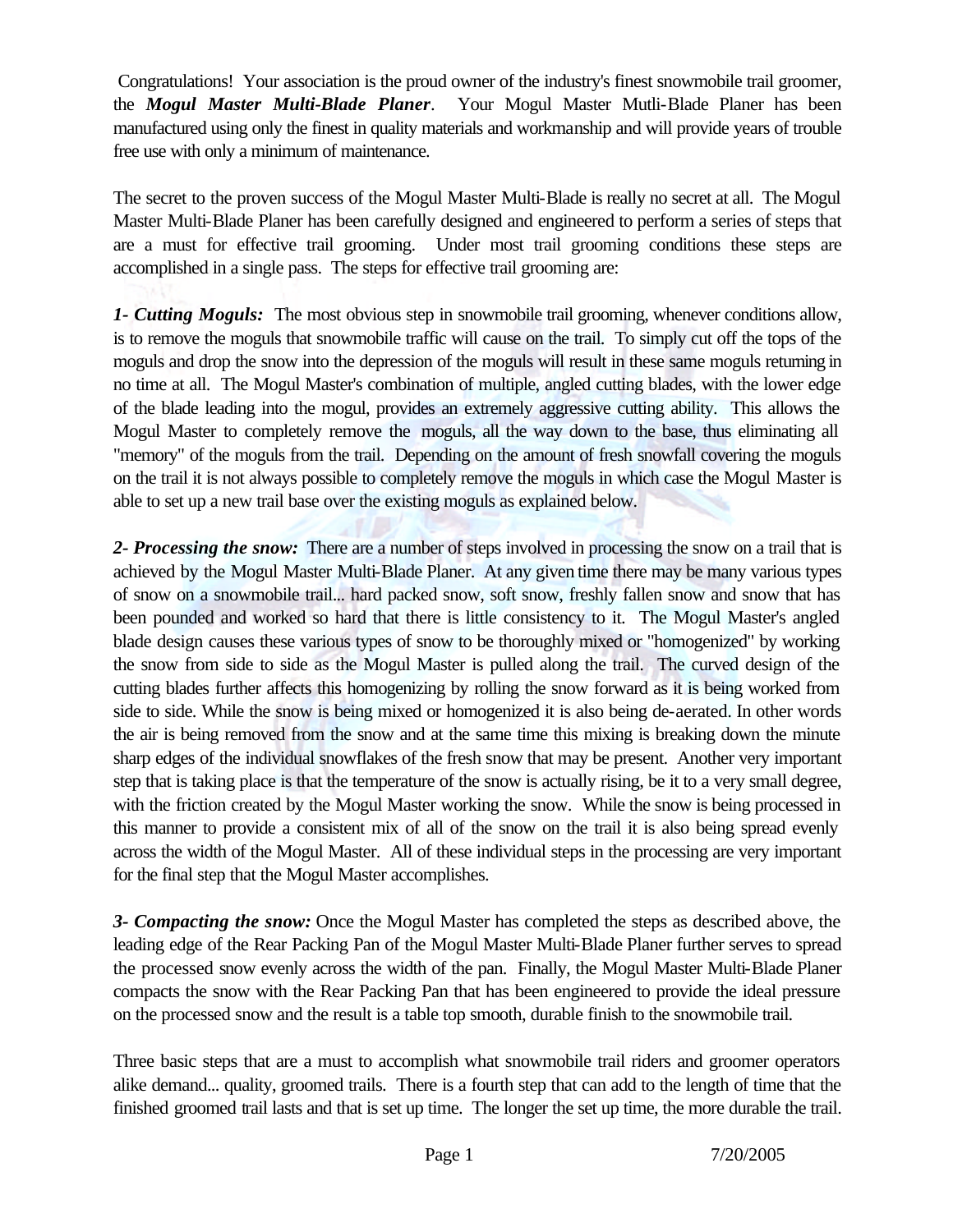However, with the effectiveness of the Mogul Master performing the steps described above, the set up time required is kept to a minimum.

## *Connecting to The Tracked Vehicle*

1- By hand, raise the Front Hitch of the Mogul Master to the approximate height of the Pintle Hook of the tracked vehicle. If the connection is being done by one person only, the hitch can be held at the correct height using the length of 5/16" chain provided by connecting the chain between the grab hook which is welded on the hitch and the grab hook on the black "Floating Device" which is pinned to the front hydraulic cylinder.

2- Back the tracked vehicle to the Mogul Master and drop the Pintle Ring on the draw bar of the Mogul Master Front Hitch into the Pintle Hook of the tracked vehicle. Fasten the lock on the tracked vehicle's Pintle Hook and install the safety pin.

3- Connect the two hoses for the front hydraulic cylinder of the Mogul Master to one circuit of the tracked vehicle and the two hoses for the rear cylinder of the Mogul Master to a second circuit on the tracked vehicle. Because the front hydraulic cylinder provides the control for the depth of cut for the Mogul Master and is used most frequently, be sure to have this front cylinder controlled by the actuator in the cab of the tracked vehicle that is in a comfortable, easy to reach location. The rear hydraulic cylinder of the Mogul Master is used to control the Rear Wheel Assembly which raises the rear of the Mogul Master for backing up and for road and railway crossings etc. and as such is used far less often.

*Note:* To remove the chain used to hold the Mogul Master Front Hitch at the correct height activate the front cylinder to raise the front of the Mogul Master (this lengthens the front hydraulic cylinder) which will provide the necessary slack. Be sure not to activate the hydraulic control to shorten the front cylinder, as this will cause the chain or the grab hooks to bend or break.

4- Activate the hydraulic controls in the cab of the tracked vehicle to raise and lower the Mogul Master 8 to 10 times to remove all air from the hydraulic hoses and cylinders on the Mogul Master. Inspect all connections for leaks.

Note: The direction of control handle movement in the cab of the tracked vehicle is very much an operator's choice, however, a pulling motion on the control to raise the Mogul Master and a pushing motion to lower is most preferred for operator comfort. Once the hydraulic connections have been made to the operators liking, to facilitate removal and reconnection of the hydraulic hoses, identify each mating hose on the tracked vehicle and Mogul Master with different colored plastic tie wraps or with some other means of identifying mating hoses. Be sure to also identify the hoses at the groomer side of the Quick-Release Couplers on the hitch if your Mogul Master is equipped with the Quick Release Couplers on the Front Hitch.

5- Once all connections have been made as described, slowly move the tracked vehicle ahead turning first one way and then the other. Carefully inspect the hydraulic hoses for binding and interference as the tracked vehicle is turned. Also check to be sure there is sufficient clearance between the rear outside of the tracks and the front outside of the Mogul Master when the tracked vehicle is fully turned.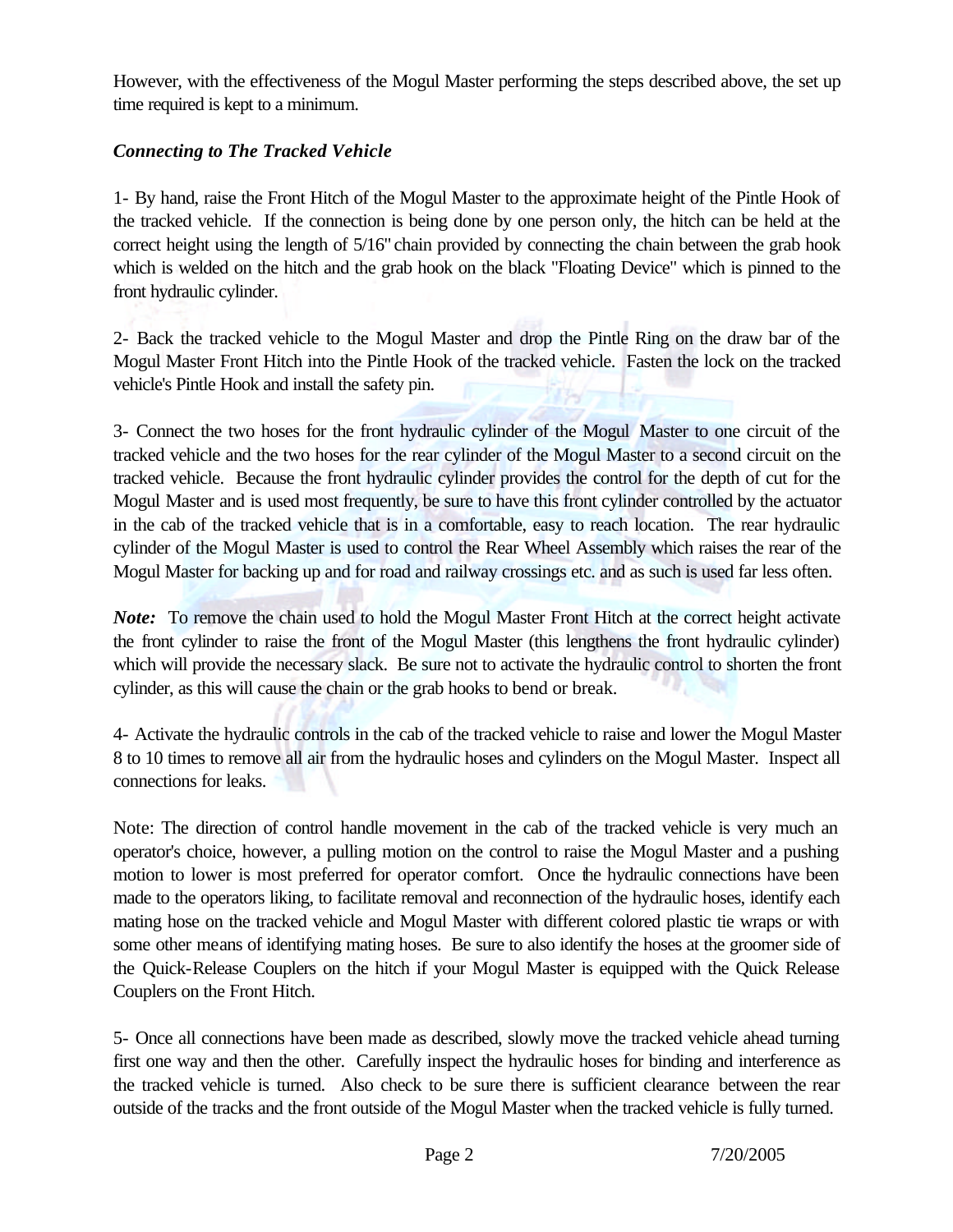#### *Grooming Speed*

The term for the grooming speed that provides the best all around results is the "Optimum Grooming Speed". The Optimum Grooming Speed is the speed at which the maximum number of miles of trail are groomed in the shortest length of time... while achieving the best quality trail. Do not confuse Optimum Grooming Speed with high speed!

When grooming too fast the snow does not have enough time to be processed effectively by the Mogul Master and the result is a poorer quality trail that will not stand up to traffic and in turn means more frequent grooming. Another major result of high speed grooming is the significant increase in the wear and tear and maintenance and repairs required on the tracked vehicle and Mogul Master. The operator may be able to cover more trail in a given period of time, however, this advantage is quickly lost in increased costs for more frequent grooming, higher fuel consumption, increased repair costs and down time.

Grooming too slow, although certainly not as disastrous as grooming too fast, also has its costs in wasted time and time is money in operators wages and fuel consumed.

The Optimum Grooming Speed would be somewhere between 6 to 8 miles per hour depending on conditions and should never exceed 9 to 10 miles per hour. Grooming wet snow requires a change in grooming speed as described below.

#### *Operating the Mogul Master Multi-Blade Planer*

The Mogul Master Multi-Blade Planer is an extremely user-friendly trail groomer that can be effectively operated by even the most inexperienced operators by using only two hydraulic functions activated from the cab of the tracked vehicle. The operator must, of course, be familiar with all aspects of the tracked vehicle being operated and follow all safety procedures. Before using the Mogul Master for the first time the operator should take a moment to walk around the Mogul Master Multi-Blade Planer to become familiar with the various components on the groomer. The operator should also operate the hydraulic functions from the cab of the tracked vehicle and take notice of the corresponding movements of the Mogul Master. The Mogul Master will do all of the trail preparation with only a minimum of adjustment necessary by the operator.

The Rear Wheel Assembly of the Mogul Master is raised or lowered by a hydraulic control in the cab and is used to raise the rear of the groomer at any time the Mogul Master is backed up or to allow for road crossing and railway crossing and to load the Mogul Master and tracked vehicle on and off trailers etc. When trail grooming the Rear Wheel Assembly is in the raised position and the Rear Packing Pan is always on the snow.

The amount that the Mogul Master cuts is adjusted by moving the control in the cab that activates the front hydraulic cylinder on the groomer. The main frame of the Mogul Master is raised or lowered at the front to vary the amount of cut as necessary with the Rear Packing Pan in constant contact with the snow as mentioned above. The cutting depth of the Mogul Master must be adjusted by the operator as varying trail conditions demand.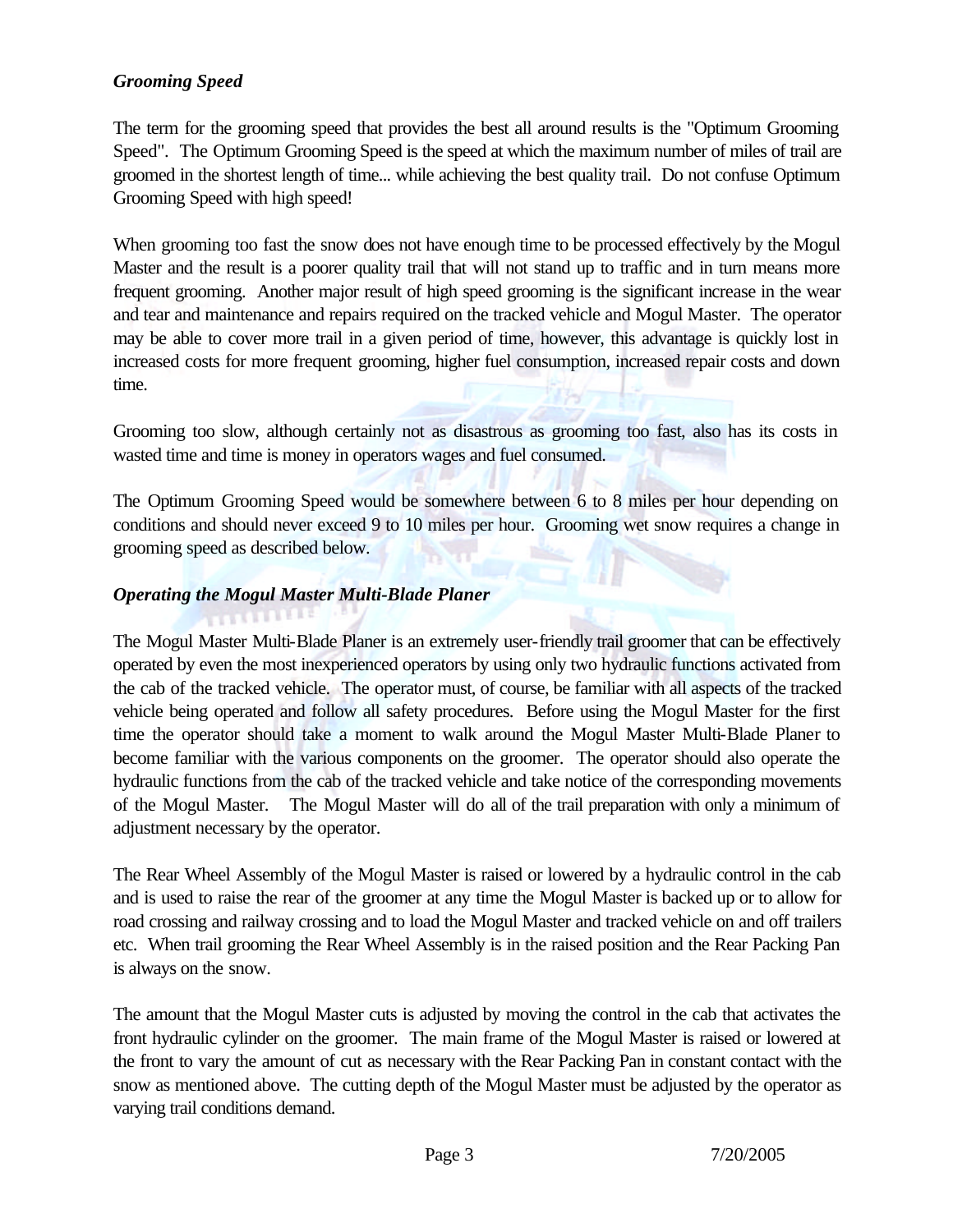When operating the Mogul Master, if the visibility from the cab of the tracked vehicle permits, watch the snow in the groomer as it is being processed and/or the finished trail that the Mogul Master leaves. Until the operator is familiar with the results that the Mogul Master is producing, occasionally stop the tracked vehicle and get out and walk back to the rear of the Mogul Master and check the trail that is being produced.

Varying snow and trail conditions will mean varying the grooming procedures somewhat. When operating, the Mogul Master is at all times in a "Nose Up Attitude" to a greater or lesser degree depending on the trail and snow conditions. The procedures described below are a general guideline to follow and are assuming that the tracked vehicle has adequate pulling power and tractive ability. With a tracked vehicle that has sufficient tractive ability and pulling power, in a single pass, the Mogul Master can in most cases easily remove moguls that are up to 18" in height. With a good front blade on the tracked vehicle, moguls of 24" or more in height can be removed in a single pass. By following the general guidelines described below, the operator will soon be getting maximum results from the Mogul Master.

## *Trail Condition: Little to moderate amounts of freshly fallen snow; hard packed, low to moderate to severe moguls; temperature below freezing:*

Because the Mogul Master is extremely aggressive and is able to remove moguls with ease, when grooming a trail with little fresh snow cover, care must be taken not to have the Mogul Master adjusted too low which would unnecessarily process the hard packed trail base. The snowmobile trail should be groomed no lower than to the bottom of the moguls only to reprocess the moguls and any new fallen snow that may be present. By following this method the hard packed base of the trail is constantly being raised as the season progresses.

Adjust the cutting depth to a point where the moguls are being removed. On a trail with low to moderate moguls, when the Mogul Master is correctly adjusted, the front blades of the Mogul Master will only skim the tops of the moguls and the middle and rear blades will finish the removal of the moguls. The snow can be seen working back and forth and rolling in the Mogul Master. On a trail with more severe moguls the Mogul Master cutting depth will have to be adjusted so the front blades will be cutting a larger portion of the moguls. The snow will be approximately half way up the front blades and it can be seen rising and falling as the front blades meet the moguls. The deeper the cutting depth of the Mogul Master and the more fresh snow on the trail, the more snow that will be carried. When the snow that has built up in front of the pan cannot be seen to be working or flowing the groomer is carrying too much snow and not working effectively. Raise the Mogul Master slightly to reduce the amount of snow being carried and watch the snow to ensure it starts to flow effectively. In most cases, depending on the track vehicle's hydraulic system, a "tap" of the control lever up or down is all it takes to make a significant change in the amount the Mogul Master cuts and in the amount of snow being carried.

The important points to watch for are:

1- The Mogul Master cutting height should be adjusted so the snow can be seen working in the groomer. When the amount of snow at the rear of the Mogul Master builds up to a point where the snow does not appear to be flowing effectively, raising the Mogul Master slightly will reduce the amount of snow being carried and allow the snow to begin flowing.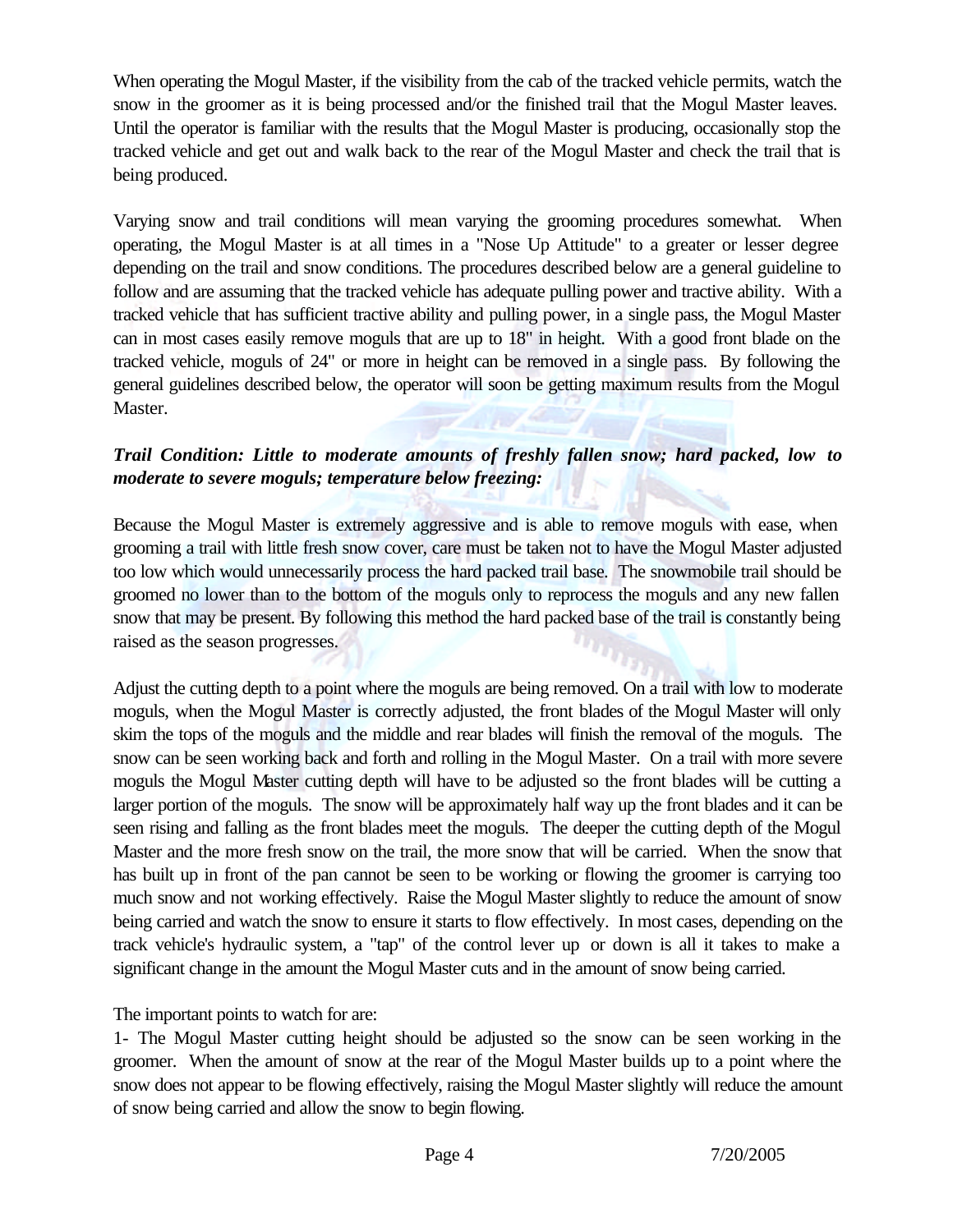2- Watch the front blades of the Mogul Master to have them just skimming the moguls on a moderately rough trail and on a rougher trail have the snow half way up the front blades.

3- The snow should not be allowed to build up in front of the rear pan to a point where it is spilling over the sides.

4- Constantly watch the snow in the Mogul Master to make sure it is flowing and working and make slight adjustments as necessary.

## *Trail Condition: Lots of freshly fallen snow; temperature below freezing:*

When grooming on trails with a lot of new snow the Mogul Master should be adjusted to be as high as necessary to keep the rear pan area of the Mogul Master full of snow without having the snow spill over the sides. With a great amount of snow on the trail some spillage may occur. Grooming speed may have to be reduced somewhat. Moguls under a deep snowfall cannot in all cases be completely removed, however, the Mogul Master is able to process the fresh snow and compact it to a smooth finish which sets up a new base over the existing moguls. In this case a longer set up time becomes more important. In the case of extremely deep snow falls two passes may be required. The first pass will pack the trail and the second pass will more effectively groom the trail.

### *Trail Condition: Wet, heavy snow; temperature above freezing:*

Processing wet heavy snow is more difficult and requires more operator finesse in that it is sticky and will not flow as well as cold, dry snow. To groom in wet snow adjust the Mogul Master somewhat higher than you would in below freezing conditions and pick up the speed slightly. The operator must watch the snow in the Mogul Master very closely in wet conditions to ensure the snow is flowing freely. Should the wet snow begin to collect in the Mogul Master and not flow freely, raise the drag high enough to clear the snow and then lower it again. With a bit of experience, the operator will be able to groom quite effectively in wet snow.

#### *Overlapping Passes*

With the ability of the Mogul Master to contain the snow within the main frame of the groomer, the operator is able to groom side by side passes on a trail leaving virtually no burm between the passes. Simply overlap the first pass somewhat to ensure the packing pan is at the same level as the first pass and follow the procedures above.

## *Backing Up*

Extreme care must be taken when backing up. When backing up off the groomed portion of the trail ensure the area you are backing into is free of any obstacles that may be hidden under the snow and that the rear of the Mogul Master may run into. The Mogul Master can be backed up with the rear wheels in either the raised or lowered position depending on the situation the operator finds himself in. The High Lip Packing Pan has been designed with a high, radiused rear leading edge to allow the Mogul Master to float on top of the snow when backing up. Keep the front of the Mogul Master as low as possible and back up very slowly. Always watch the Mogul Master when backing up. With the design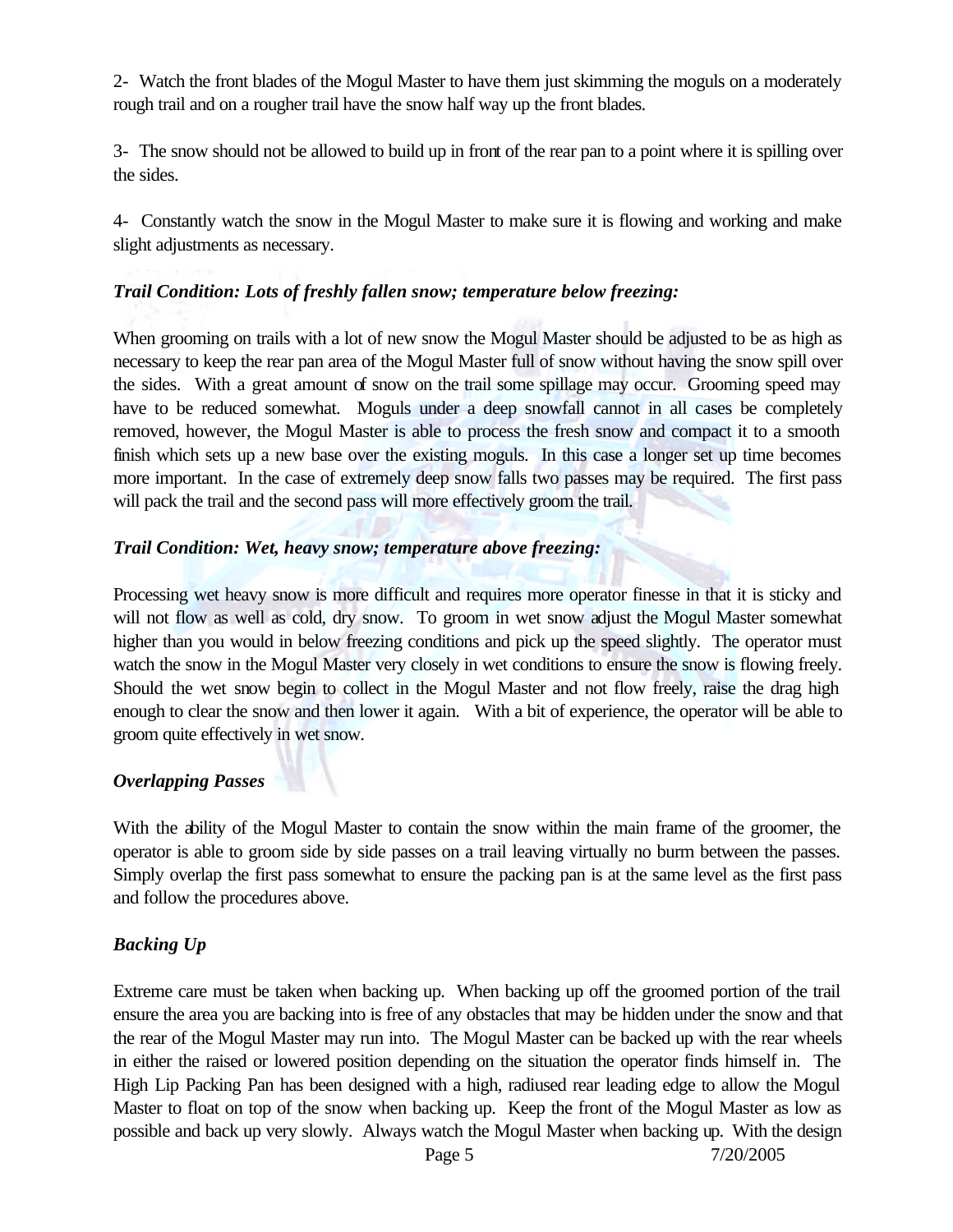of the Mogul Master the Front Hitch is attached to the main frame with a Floating Device which reduces hill top scalping when cresting hills. This Floating Device will allow the front of the Mogul Master to lift if the rear of the groomer meets an obstacle when backing up. If the operator does not notice the groomer lifting and continues to back up, serious damage to the Pintle Hook of the tracked vehicle and to the Draw Bar or Hitch of the Mogul Master can result.

#### *Grooming at Night*

Grooming at night in most cases will produce the best quality trail because the temperatures are generally colder and the snow will flow better and set up harder. Grooming at night is also safer because the groomer operator is able to see the lights of oncoming snowmobile traffic and the snowmobilers are able to see the lights and strobe beacon of the tracked vehicle as well as the reflective striping and Slow Vehicle Caution Sign that are visible on the Mogul Master.

#### *Grooming on the Wrong Side of the Trail*

There are advocates of trail grooming that advise grooming against the traffic flow on the left side of a trail with the justification that you are able to groom against the moguls and therefore are better able to cut the moguls. This practice is very dangerous and must be avoided! With the great physical size of snowmobile trail grooming equipment there is in many cases very little room for oncoming traffic to get around grooming equipment operating on the right side of the trail let alone the left side. The aggressive nature of the Mogul Master will cut the moguls very effectively on the proper side of the trail and the Mogul Master has actually been designed to operate on the right side of the trail by having the last blade of the groomer pull the snow from the outside of the trail towards the center.

 $n_{\tilde{H}_{I_{I_{I_{I}}}}}$ 

#### *Shear Pin Hitch*

Two systems have been designed into the Mogul Master to reduce undue stress to both the Mogul Master and the tracked vehicle. First, each individual cutting blade is spring loaded and is able to pivot or trip when striking rocks or stumps that may be present on the trail. Secondly, the Draw Bar in the Front Pintle Hitch is held in place with a  $1/2$ " x 4  $1/2$ " Grade 2 bolt which acts as a safety shear bolt. This allows the Mogul Master to break away from the tracked vehicle in the event that the Mogul Master strikes an immovable object. The hydraulic hoses on the Mogul Master incorporate Quick Release Couplers attached to the Front Hitch which will uncouple when the shear bolt shears. This shear bolt feature is not incorporated into the optional Extended Reinforced Pintle Hitch or the Goose Neck Hitch.

To reconnect the Mogul Master if the shear bolt shears, remove the Draw Bar from the tracked vehicle Pintle Hook and reinstall it into the Mogul Master Hitch. Install a new shear bolt of the exact same size and grade. Carefully back the tracked vehicle close to the Mogul Master lining up the Pintle Hook with the Pintle Ring and stop just short of the Pintle Ring. Reconnect the hydraulic hoses to each ones correct mate. If difficulty in reconnecting the Quick Couplers is experienced it is generally because there is pressure in the lines that must be released. You may have to cycle the hydraulic control levers back and forth with the vehicle shut off in the case of a manual hydraulic system and in the case of an electric/hydraulic system cycle the controls with the engine shut off and the key on. On some electric/hydraulic systems with lock out valves in the hydraulics the engine should be left running and the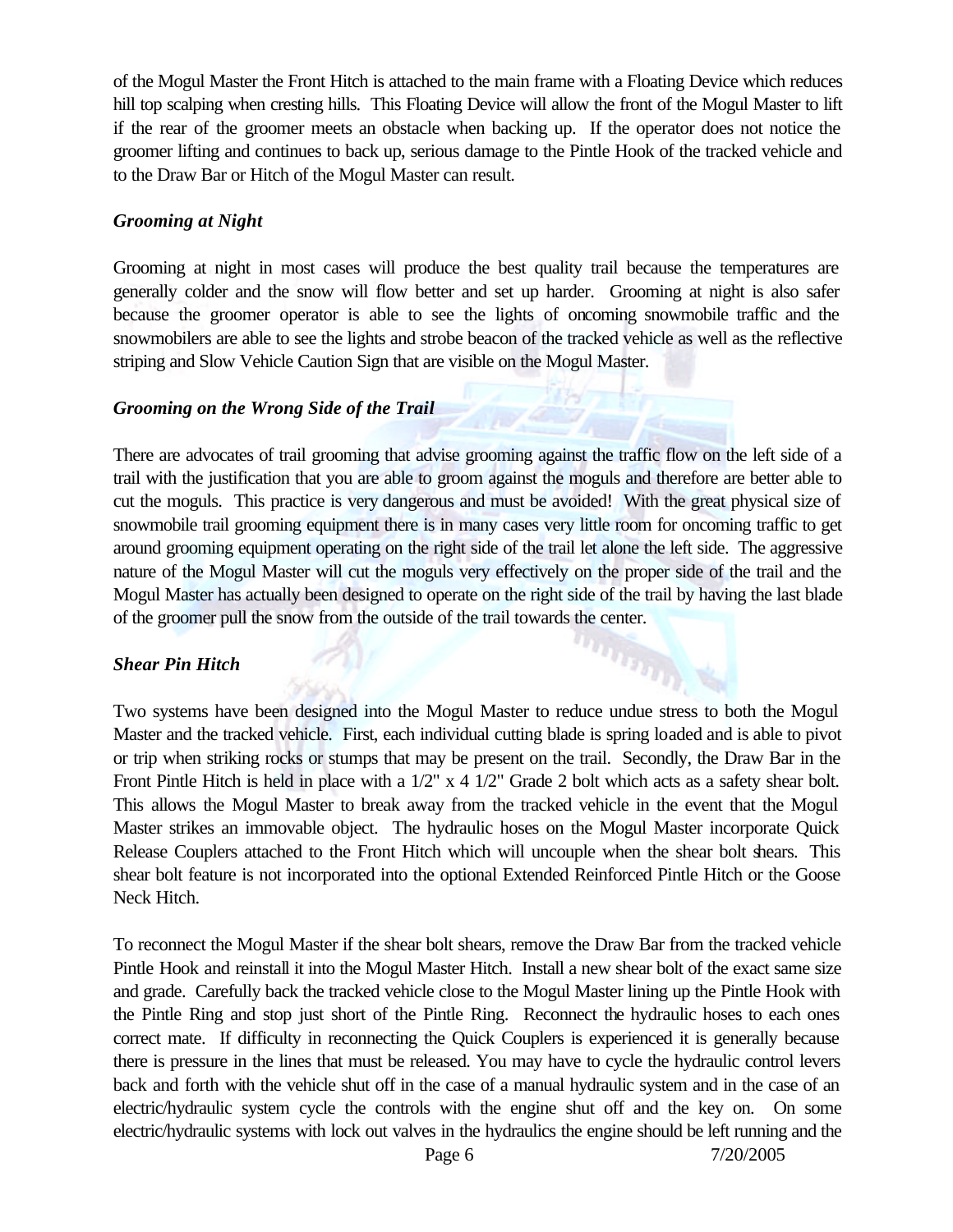hydraulic controls cycled. In extremely cold temperatures, carefully warming the O-Rings of the female Quick Coupler with a pocket soldering torch will help to soften the O-Rings and ease the reconnection.

With the hydraulics reconnected, shorten the front hydraulic cylinder with the control in the cab, manually lift the Front Hitch and back into the Pintle Ring. If you are alone, connect the length of 5/16 chain provided between the grab hook on the Front Hitch and the grab hook on the Floating Device and use the hydraulic control to raise the Front Hitch to the proper height. Back into the Pintle Ring, then using the hydraulic control, lower the Front Hitch to drop the Pintle Ring into the Pintle Hook and remove the chain.

This entire procedure can be done in less than 10 minutes, even by one person. The shear bolt is a very important feature designed for safety and to reduce damage that may be caused and should not be replaced with a harder bolt under any circumstances. Always be sure to carry additional shear bolts in the cab of the tracked vehicle as well as the tools necessary to replace the shear bolt. The shear bolt should be removed at the start of each grooming shift and inspected for wear which may cause the bolt to shear prematurely.

#### *Maintenance*

The Mogul Master Multi-Blade Planer is an extremely rugged unit and although the maintenance requirements are much lower than other types of equipment such as tracked vehicles there are procedures that should be followed to ensure the Mogul Master will provide many years of reliable, trouble free service. See the attached maintenance sheet for required service.

#### *Warranty*

All Mogul Master Multi-Blade Planer snowmobile trail groomers carry a one season parts and labour warranty. In the unlikely event of a component failure, simply contact the selling dealer or The Shop Industrial for warranty approval prior to performing the repair or replacement of a failed component.

**TITLES** 

The warranty will not apply to any failure resulting from normal wear and tear, operator neglect or abuse, or the modification or alteration outside of original factory design of any component.

#### **THE SHOP INDUSTRIAL**

**PARTIES** 

112 Fielding Road Lively, Ontario, Canada P3Y 1L5 Phone: 705 682 1522 Toll Free: 1 800 663 3724 Fax: 705 682 1221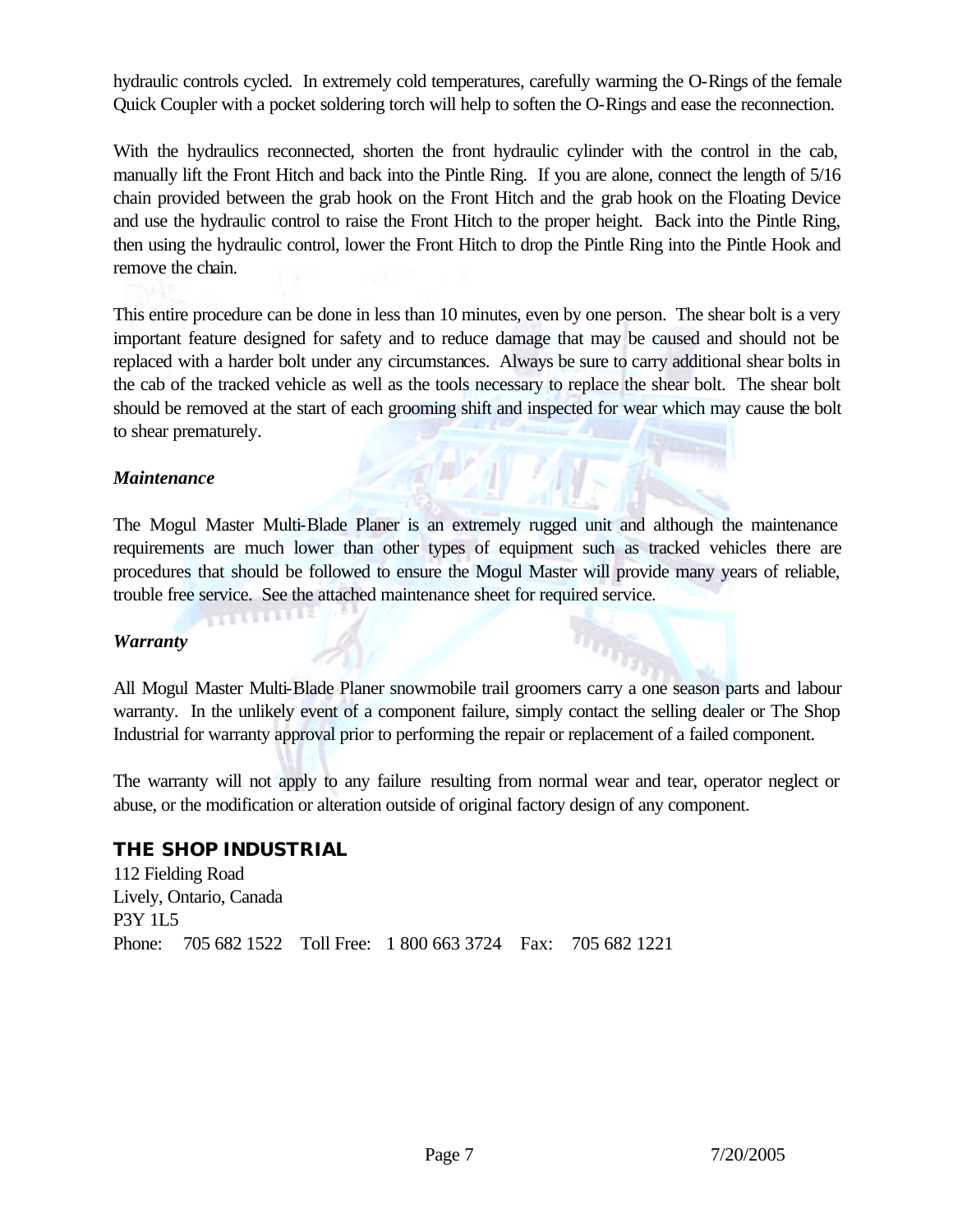# *Mogul Master Maintenance Schedule*

| <b>Required Service</b>                                           | Daily                     | Weekly | <b>Monthly</b>          | Yearly |
|-------------------------------------------------------------------|---------------------------|--------|-------------------------|--------|
| Walk Around Inspection                                            | X                         |        |                         |        |
| Remove and Inspect Shear Bolt                                     | X                         |        |                         |        |
| Inspect Hydraulic System for Leaks                                | X                         |        |                         |        |
| <b>Check Blade Spring Tension</b>                                 | $\mathbf X$               |        |                         |        |
| <b>Check Cutting Blade Condition</b>                              | $\mathbf X$               |        |                         |        |
| Clean Ice and Snow Buildup from<br>Face of Blades and Packing Pan | X                         |        |                         |        |
| Clean Snow from Rear of Packing Pan                               | $\boldsymbol{\mathrm{X}}$ |        |                         |        |
| Check Rear Wheel Tire Pressure (22psi)                            | X                         |        |                         |        |
| <b>Inspect Wear Strips Under Side-rails</b>                       |                           | X      |                         |        |
| <b>Check Rear Skegs</b>                                           |                           | X      |                         |        |
| Torque Blade Mounting Bolts (150 Ft. Lbs.)                        |                           |        | $\overline{\mathbf{x}}$ |        |
| Torque Wheel Nuts (70 Ft. Lbs.)                                   |                           |        | X                       |        |
| <b>Grease Blade Pivot Points</b>                                  |                           |        | X                       |        |
| Remove. Clean and Lube Draw Bar                                   |                           |        | X                       |        |
| Check and Re-pack Rear Wheel Bearings                             |                           |        |                         | X      |
| Touch Up Paint as Necessary                                       |                           |        |                         | X      |
| Check Blade Height Adjustment (see attached)                      |                           |        |                         | X      |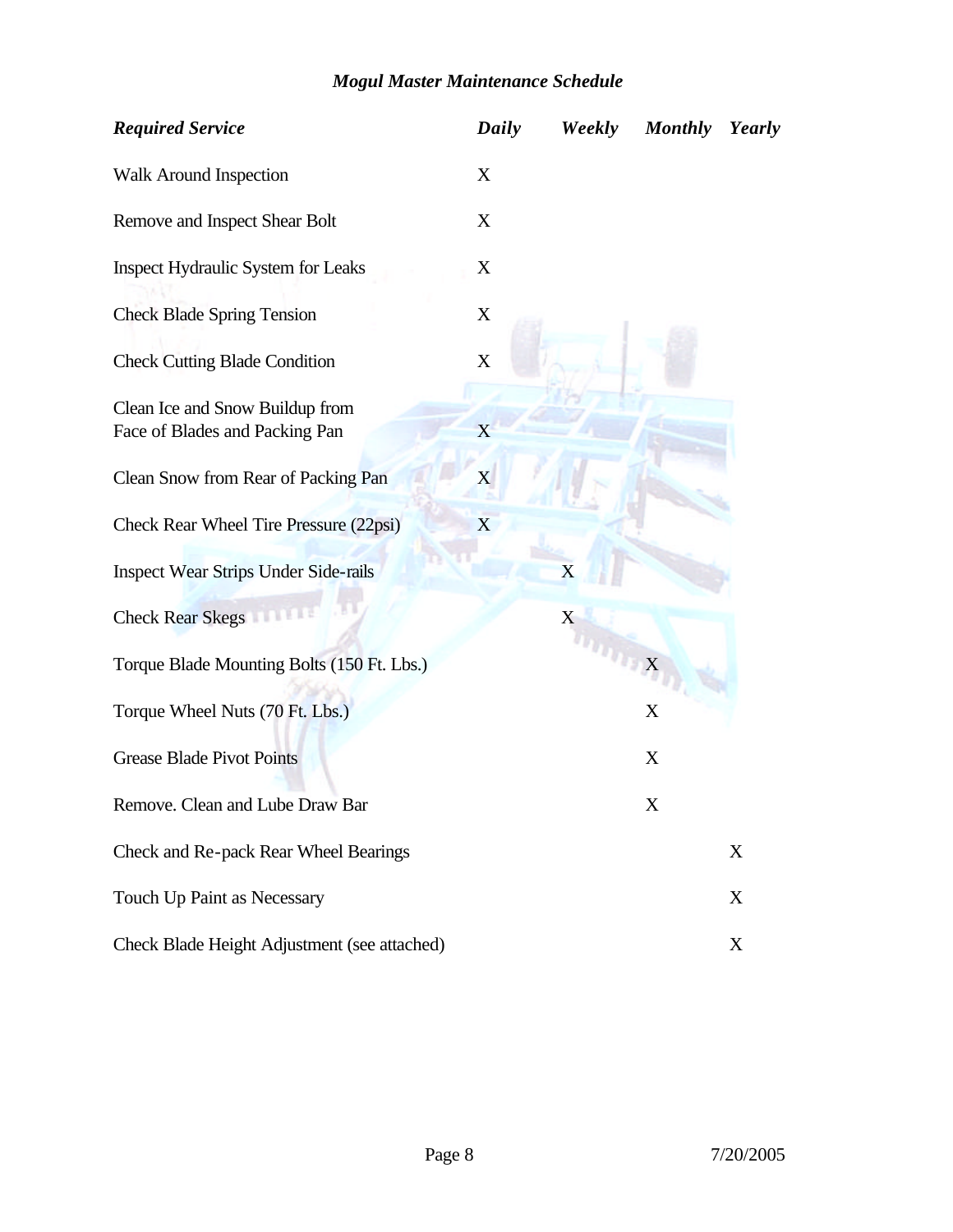#### *Mogul Master Blade Adjustment Procedure*

Over a period of time, as the cutting blades wear, the operator may find that, particularly in hard snow conditions, the performance of the Mogul Master has been reduced and to maintain a reasonable amount of snow in the Mogul Master, the front of the groomer will have to be set to a lower position than normal by retracting the front hydraulic cylinder. This reduction in performance indicates a need to adjust the existing blades of the Mogul Master to the correct depth or to replace and adjust any blades that are worn  $5/8$ " to  $3/4$ " or more. A new blade measures 6" in overall height, therefore, the blade(s) should be replaced when the overall height measures 5 3/8" to 5 ¼" or less. To adjust the blades to the correct cutting depth, follow the instructions below. Note that the blades are adjusted in relation to the four extreme corners of the lower Side-rails and not to the length of the lower Side-rails. This is due to the fact that during manufacture, the Side-rails are somewhat higher in the center than at the front and rear.

#### *Blade Adjustment Procedure "A"*

**PERMITTEE** 

Procedure "A" assumes that a flat floor space of adequate size is available for the Mogul Master to rest on. The floor space must be flat with no variations from front to rear or side to side within the width and length of the Mogul Master.

1/ Remove the Skegs that are attached to the Rear Packing Pan. Ensure that the wear strips under the Side-rails are not excessively worn. Replace wear strips or sections of the wear strips as necessary.

2/ With the Mogul Master on the flat floor area, raise the front of the Mogul Master slightly and place a suitable spacer 5/8" thick onto the floor under the front of the left Side-rail and a second 5/8" spacer on the floor under the front of the right Side-rail. Lower the Mogul Master onto the front spacers.

3/ Raise the rear of the Mogul Master slightly and place two suitable spacers 13/16" thick onto the floor under the rear of both the left and right Side-rails. Lower the Mogul Master onto the rear spacers. The Mogul Master is now sitting on the flat floor, raised 5/8" at the front and 13/16" at the rear, ready for the blade adjustment.

4/ Loosen all of the nuts that attach the blade to the Mold Board and allow the blade to drop to the floor. The blade is now set to the correct cutting depth. If the blade will not reach the floor, the blade is worn beyond adjustment and must be replaced.

5/ Torque the attaching nuts to 150 Ft. Lbs., replacing nuts and bolts and washers as necessary.

6/ On the outside and inside of each blade you will find a blade stopper with a 7/16" Dog Point Bolt and jamb nut which stops the blade from being forced upward when grooming. After the blade attaching nuts have been torqued, loosen the jamb nut and adjust the Dog Point Bolt so it just contacts the thick flat bar spacer and tighten the jamb nut. Ensure that the flat bar spacer had been positioned horizontally when the blade attaching bolts were torqued to ensure good contact between the Dog Point Bolt and spacer.